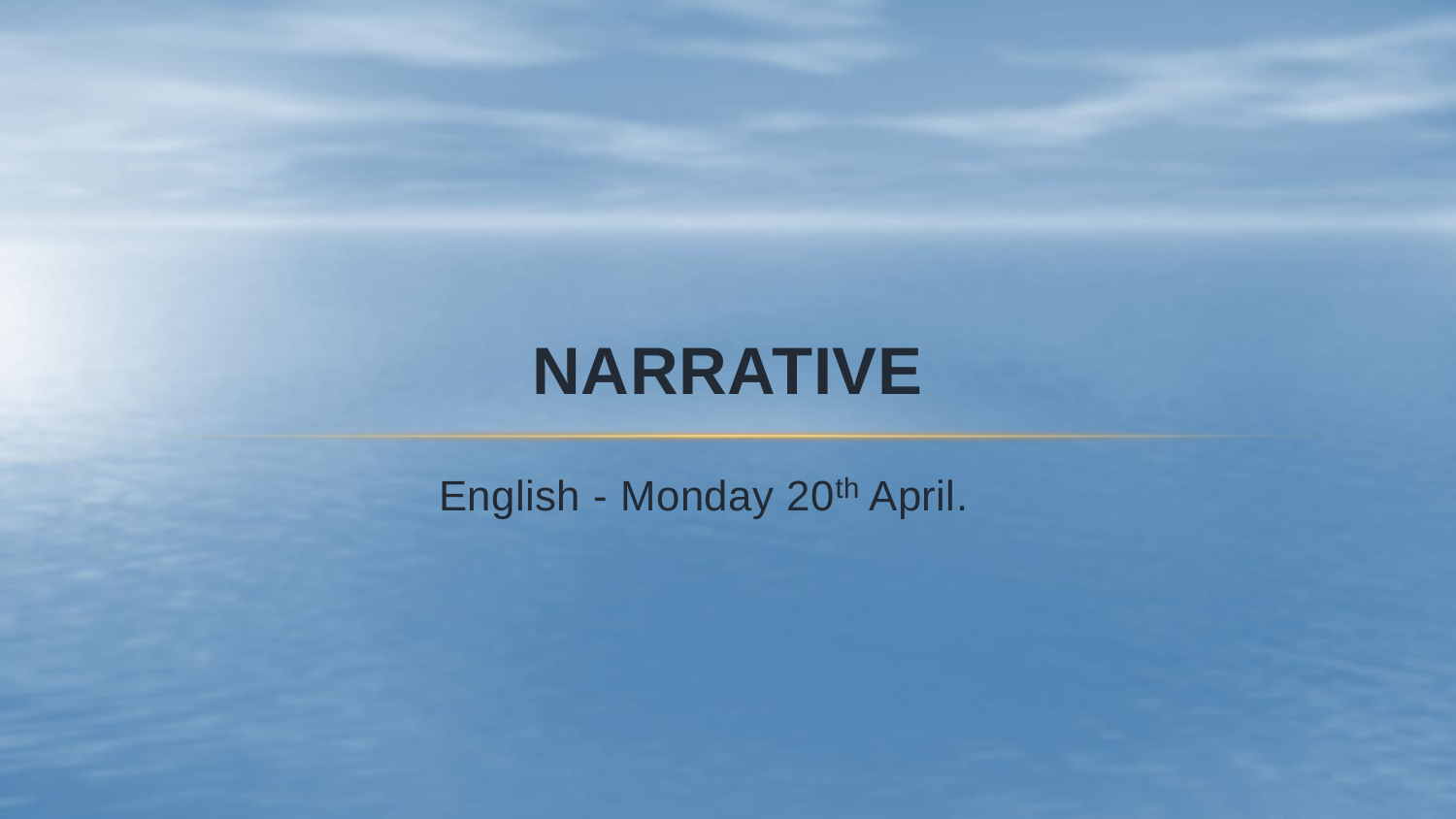

Look at the front cover (with the title removed) and discuss these questions.

- Where is this story set?
- Who is the main character?
- What adjectives would you use to describe the main character?
- What do you think will happen in this story?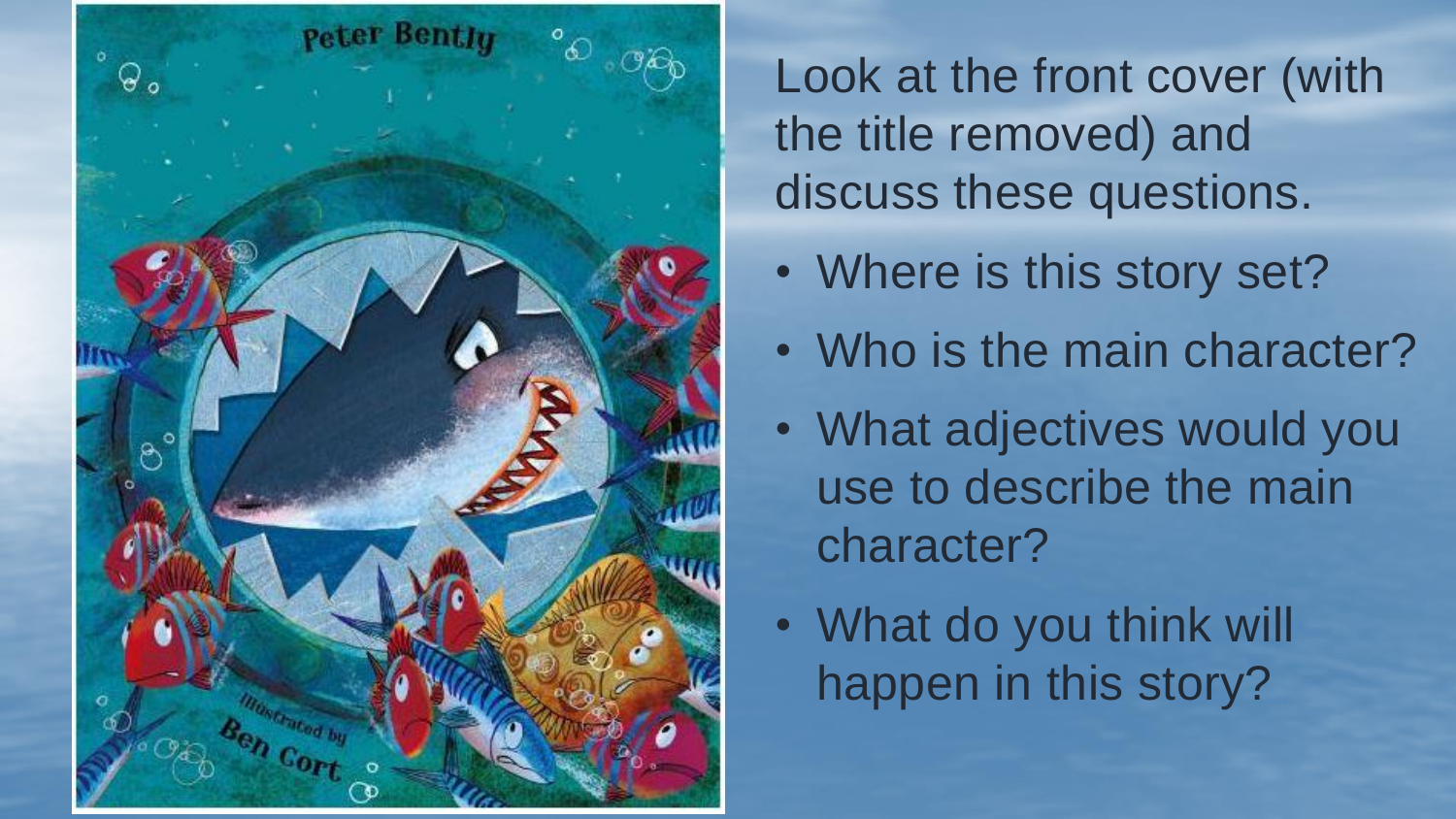